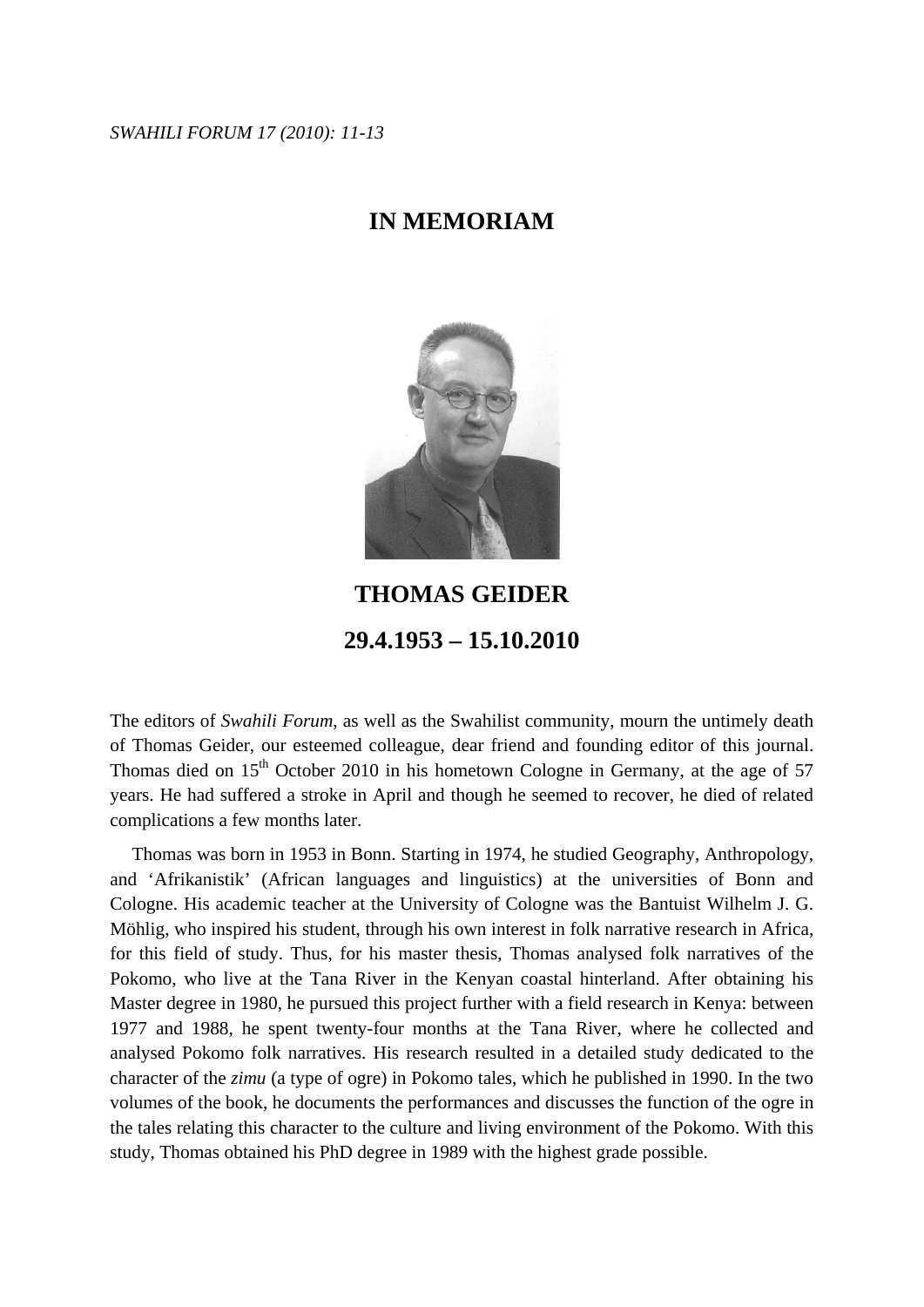## UTA REUSTER-JAHN

 Thomas was fascinated with African oral literature, and for his subsequent studies in the German framework of a further post-doctoral degree, the so-called "Habilitation", he conducted research on folk narratives of the Kanuri in Borno State. Between 1991 and 1996, he spent twenty months in Nigeria as a research member of the Collaborative Research Centre (SFB) on "Cultural Development and Language History in the West African Savannah" at Goethe University Frankfurt, funded by the German Research Foundation. This time his focus was on developing a methodology for the classification of tale motifs, which he exemplified with regard to narratives of the type of the 'enfant terrible' and the 'defeater of monsters'. He attained his "Habilitation" at Frankfurt University in 2001, and published his study in 2003.

 From 1984 to 1991, Thomas worked as a lecturer at the University of Mainz, where he taught courses on African oral literature. After his time as a researcher in Frankfurt, he returned to Mainz where he worked as acting director of the Janheinz Jahn Library for African Literatures, from 2000 to 2002. During that time, he developed a strong interest in the concept of World Literature, and the role African works play in it.

 Thomas' goal was to establish African Narrative Research as an integral part of the discipline of African Languages and Linguistics in Germany, but he did not succeed in attaining the position of professor which would have allowed him to do so. The German university system provides only very few positions for senior academics other than the also few full professorships, which results in highly qualified scholars depending on third-party funded posts in projects of often short duration. Thomas' professional career has been tragically affected by this structural problem. He was an extraordinarily learnt scholar who had a very intimate knowledge of the literature related to his academic field. Drawing from this broad knowledge, he contributed a number of articles to the volumes of the *Enzyklopädie des Märchens*, ('Encyclopedia of the Folktale', edited by the research centre *Enzyklopädie des Märchens* in Göttingen, Germany), dealing, among others, with African tale-types and motifs. As an academic teacher, he has inspired many students through his courses on African oral narrative research.

 Thomas was also a distinguished Swahilist. Together with Rose Marie Beck and Werner Graebner, he founded the journal *Swahili Forum* in 1994. When the journal went online in 2003, the first volume published in the World Wide Web consisted of his comprehensive Bibliography of Swahili Literature, Linguistics, Culture and History (*Swahili Forum* 10; see http://www.ifeas.uni-mainz.de/SwaFo/Volume10.html). This bibliography reflects his immense knowledge of the scholarly literature, and is a most valuable source and tool for all Swahili scholars. Thomas was in the final stages of preparing an update to the bibliography which now will have to be published posthumously.